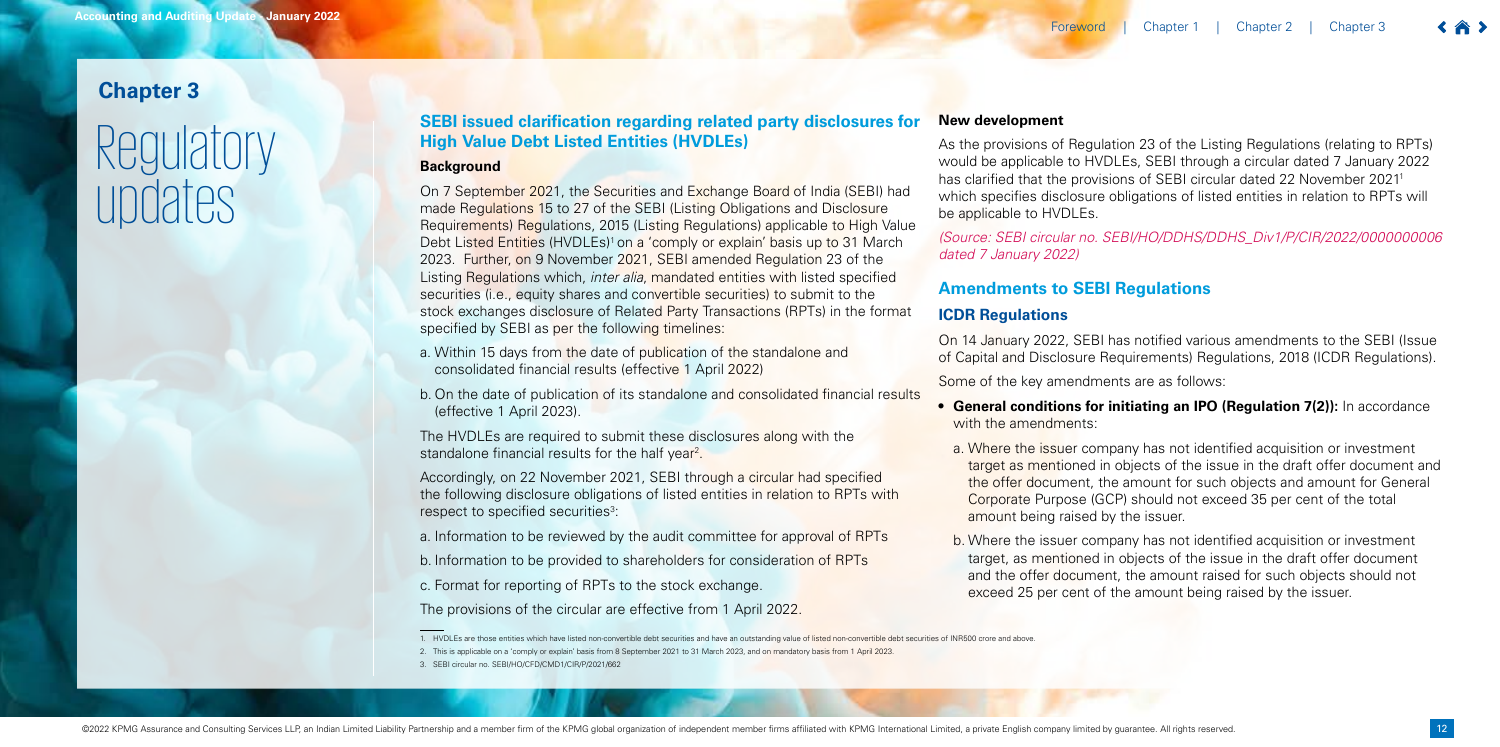These limits shall not apply if the proposed acquisition or strategic investment object has been identified and suitable specific disclosures about such acquisitions or investments are made in the draft offer document and the offer document at the time of filing of offer documents.

- **• Additional conditions for an offer for sale (Regulation 8A):** For issues where draft offer document is filed by an issuer without track record i.e., under Regulation 6(2) of the ICDR Regulations:
- a. Shares offered for sale by selling shareholders, individually or with persons acting in concert, holding more than 20 per cent of pre-issue shareholding of the issuer based on fully diluted basis, shall not exceed more than 50 per cent of their pre-issue shareholding on fully diluted basis.
- b. Shares offered for sale by selling shareholders, individually or with persons acting in concert, holding less than 20 per cent of pre-issue shareholding of the issuer based on fully diluted basis, shall not exceed more than 10 per cent of pre-issue shareholding of the issuer based on fully diluted basis.
- c. For shareholder(s) holding, individually or with persons acting in concert, more than 20 per cent of pre-issue shareholding of the issuer

based on fully diluted basis, provisions of lockin as specified under Regulation 17 of ICDR Regulations shall be applicable, and relaxation from lock-in as provided under Regulation 17(c) of ICDR Regulations shall not be applicable.

- **• Monitoring agency (Regulation 41):** Credit Rating Agency (CRAs) registered with SEBI, shall henceforth be permitted to act as a monitoring agency instead of Scheduled Commercial Banks (SCBs) and Public Financial Institutions (PFIs). Monitoring shall continue till 100 per cent (earlier 95 per cent) of utilisation of issue proceeds.
- **• Price band (Regulation 127):** The cap on the price band, and the coupon rate in case of convertible debt instruments, shall be less than or equal to 120 per cent of the floor price.

As per the amendments, the cap of the price band shall be at least 105 per cent of the floor price.

- **• Revised allocation methodology for noninstitutional investors ((Regulation 129(3A)):** In an issue made through book building process, the allocation in the non-institutional investors' category shall be as follows:
- a. One third of the portion available to noninstitutional investors shall be reserved for applicants with application size of more than INR2 lakh and up to INR10 lakh

b. Two third of the portion available to noninstitutional investors shall be reserved for applicants with application size of more than INR10 lakh.

The provision is applicable from 1 April 2022.

- **• Lock-in for anchor investors (Schedule XIII):** There shall be a lock-in of 90 days on 50 per cent of the shares allotted to the anchor investors from the date of allotment, and a lock-in of 30 days on the remaining 50 per cent of the shares allotted to the anchor investors from the date of allotment. This is applicable for all issues opening on or after 1 April 2022.
- **• Determining the floor price (Regulation 164A and 165):** In case of frequently traded shares, the price of the equity shares to be allotted pursuant to the preferential issue shall not be less than 10 trading days' average price of the related equity shares quoted on a recognised stock exchange preceding the relevant date.

In case of infrequently traded shares, the valuation report by a **registered** independent valuer shall be required.

*(Emphasis added to highlight the change)*

**• Valuation report (Regulation 166A):** An additional requirement for a valuation report from a registered independent valuer shall be required in case of change in control/allotment of more than five per cent of post issue fully diluted share capital of the issuer company to an allottee or to allottees acting in concert.

# **• Committee of Independent Directors (IDs)**

**(Regulation 166A):** Any preferential issue, which may result in a change in control of the issuer, shall only be made pursuant to a reasoned recommendation from a committee of IDs of the issuer after considering all the aspects relating to the preferential issue including pricing, and the voting pattern of the said committee's meeting shall be disclosed in the notice calling the general meeting of shareholders.

# **• Pledge of locked-in specified securities**

**(Regulation 167A):** Specified securities, except SR equity shares, held by the promoters and lockedin under the provisions of ICDR Regulations, may be pledged as collateral for a loan granted by a scheduled commercial bank or a public financial institution or a systemically important non-banking finance company or a housing finance company provided if the loan has been granted to the issuer or its subsidiary(ies) for the purpose of financing one or more of the objects of the issue and pledge of specified securities is one of the conditions for sanction of the loan.

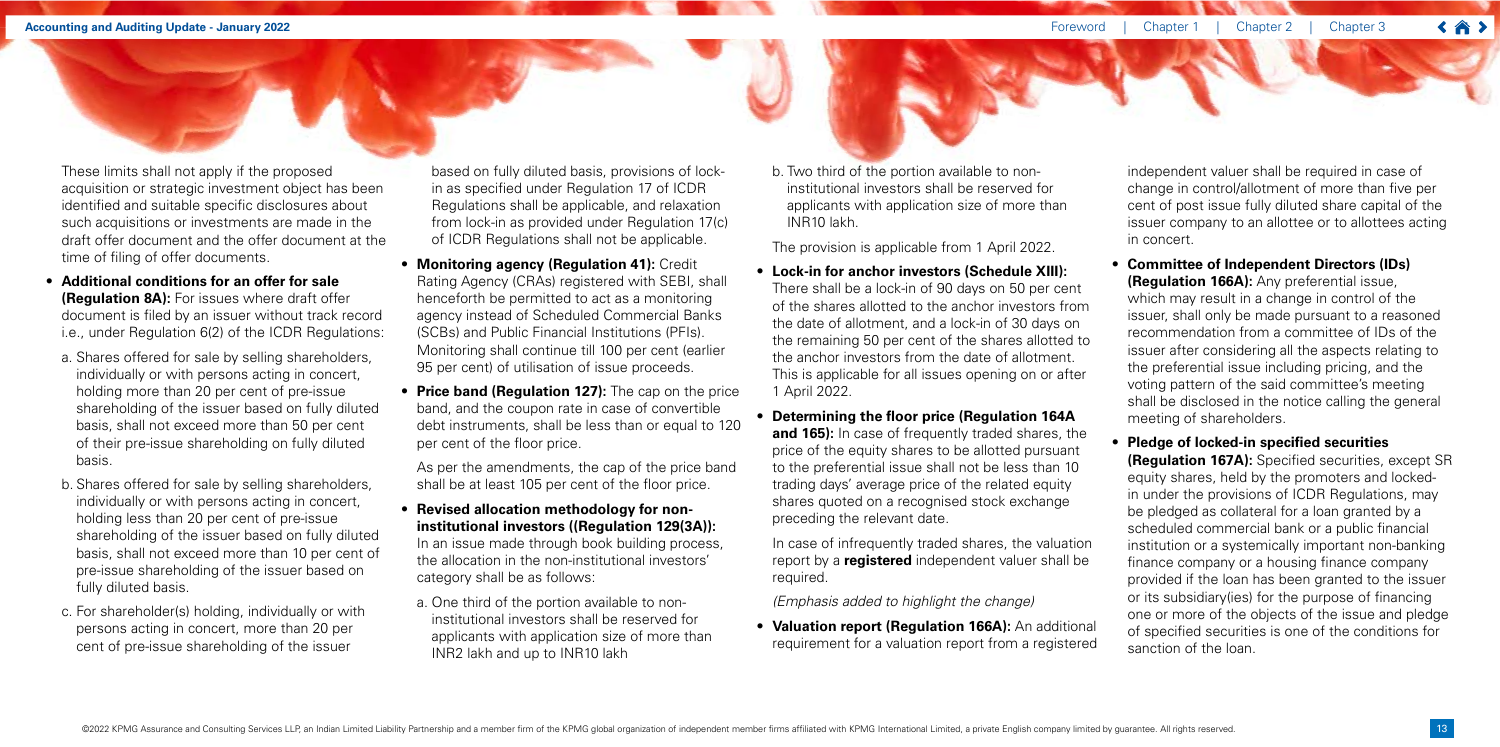### **Accounting and Auditing Update - January 2022** *Chapter 2* **Chapter 2 Chapter 2 Chapter 2 Chapter 2 Chapter 2 Chapter 2 Chapter 2 Chapter 2 Chapter 2 Chapter 2 Chapter 2 Chapter 2 Chapter 2 Cha**

In case of non-material acquisitions/divestments disclosures in relation to the fact of the acquisition/divestment, consideration paid/received, and mode of financing shall be certified by the **statutory auditor** of the issuer company.

- **• Disclosure in the offer document certification of financial statements and issue of audit report (Schedule VI): Currently,** an issuer is required to incorporate in its offer document:
	- a. Consolidated Financial Statements (CFS) prepared in accordance with Ind AS for three years and the stub period (if applicable) audited and certified by the **statutory auditor(s)** who holds a valid certificate issued by the Peer Review Board of the Institute of Chartered Accountants of India (ICAI) in the offer document.
	- b. Proforma financial statements, as certified by the **statutory auditor**, of all the subsidiaries or businesses material to the CFS where the issuer or its subsidiaries have made an acquisition or divestment including deemed disposal after the latest period for which financial information is disclosed in the offer document but before the date of filing of the offer document.

**Effective date:** The amendments are effective from the date of their publication in the official gazette i.e., 14 January 2022.

Further, an **auditor** shall issue an examination report on the restated and audited financial information in accordance with the guidance note issued by the ICAI from time to time.

### *Amendment*

As per the amendment, audit and certification of mentioned financial statements can be done by the statutory auditor(s) or **Chartered Accountants** who holds a valid certificate issued by the Peer Review Board of ICAI.

(Source: SEBI notification no. SEBI/LAD-NRO/GN/ 2022/63 dated *14 January 2022)*



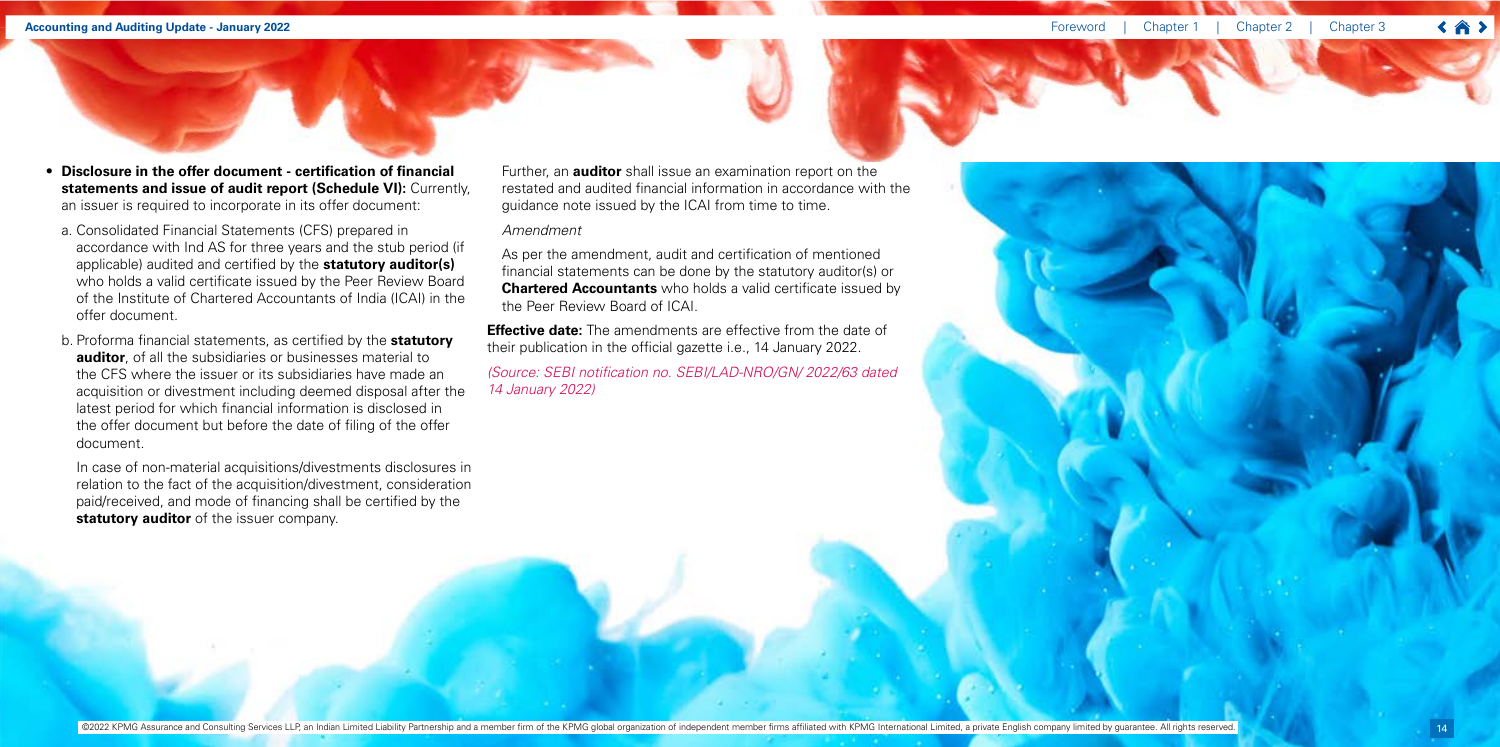15



# **Listing Regulations**

On 24 January 2022, SEBI notified certain amendments to the Listing Regulations. The key amendments are as follows:

**• Appointment of directors (Regulation 17):** As per the amendments, the listed entity shall ensure that approval of shareholders for appointment of a person on the Board of Directors (BoD) **or as a manager** is taken at the next general meeting or within a time period of three months from the date of appointment, whichever is earlier.

Further, the amendments require that the appointment or re-appointment of a person, including as a managing director, whole-time director or a manager, who was earlier rejected by the shareholders at a general meeting, shall be done only with the prior approval of the shareholders.

Also, the statement annexed to the notice to the shareholders under Section 102(1) of the Companies Act, 2013 (2013 Act), for considering the appointment or re-appointment of such a person earlier rejected by the shareholders shall contain a detailed explanation and justification by the Nomination and Remuneration Committee (NRC) and the BoD for recommending such a person for appointment or re-appointment.

*(Emphasis added to highlight the change)*

### **• Statement of deviation(s) or variation (Regulation 32):** Where the listed entity has appointed a monitoring agency to monitor the

utilisation of proceeds of a public or rights issue, the monitoring report of such agency shall be placed before the audit committee on a **quarterly**  basis (earlier required on an annual basis), promptly upon its receipt.

*(Emphasis added to highlight the change)*

**Effective date:** The amendments are effective from the date of their publication in the official gazette i.e., 24 January 2022.

**• Transfer or transmission or transposition of securities (Regulation 40):** Transmission or transposition of securities held in physical or dematerialised form shall be effected only in dematerialised form.

**Effective date:** The amendments are effective from the date of their publication in the official gazette i.e., 24 January 2022.

(Source: SEBI notification no. SEBI/LAD-NRO/ *GN/2022/66 dated 24 January 2022)*

# **AIF Regulations**

On 24 January 2022, SEBI made certain amendments to the SEBI (Alternative Investment Funds) Regulations, 2012 (AIF Regulations). The amendments have introduced Special Situation Funds (SSF), a sub-category under Category I AIF, which

shall invest only in 'stressed assets' such as:

- Stressed loans available for acquisition in terms of the Reserve Bank of India (RBI) (Transfer of Loan Exposures) Directions, 2021 or as part of a resolution plan approved under Insolvency and Bankruptcy Code, 2016 (IBC)
- Security receipts issued by Asset Reconstruction Companies (ARCs) registered with RBI
- Securities of companies in distress such as companies against whose borrowings, security receipts have been issued by an ARC and companies whose borrowings are subject to corporate insolvency resolution process under Chapter II of the IBC.

Additionally, the amendments specified important features of the regulatory framework for SSF which, *inter alia*, include:

- Each scheme of a SSF shall have a corpus as may be specified by SEBI
- SSF shall not accept investments from any other AIF other than a SSF
- SSF shall accept from an investor, an investment of such value as may be specified by SEBI.

(Source: SEBI notification no. SEBI/LAD-NRO/ *GN/2022/68 dated 24 January 2022)*

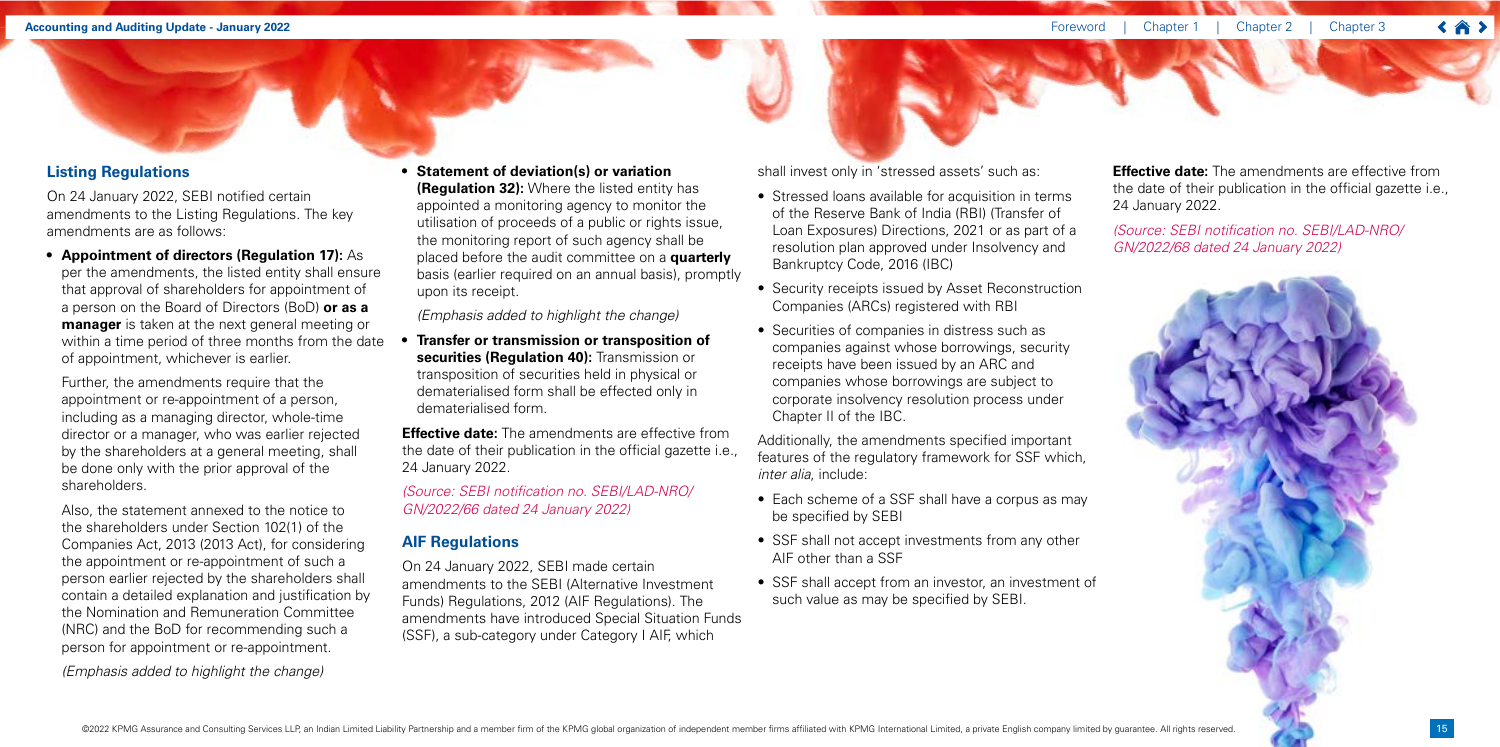# **SEBI issued a clarification on scheme of arrangement by listed entities**

### **Background**

In November 2021<sup>4</sup> , SEBI had issued certain amendments to its master circular (no. SEBI/HO/ CFD/DIL1/CIR/ P/2020/249) dated 22 December 2020 which laid down the framework of schemes of arrangement by listed entities. The amendments mainly prescribe additional documents to be submitted with the stock exchanges before the scheme is sanctioned by the National Company Law Tribunal (NCLT). The documents, *inter alia*, included a No Objection Certificate (NOC) from lending scheduled commercial banks/financial institutions/ debenture trustees.

Further, Regulation 37(1) of the Listing Regulations requires a listed entity desirous of undertaking a scheme of arrangement or involved in a scheme of arrangement to file the draft scheme of arrangement with the stock exchange(s) for obtaining the noobjection letter, before filing such scheme with any Court or Tribunal, in terms of requirements specified by the SEBI or stock exchange(s) from time to time.

# **Clarification**

SEBI through a circular dated 3 January 2022 has clarified that the NOC required from lending scheduled commercial banks/financial institutions/ debenture trustees should be submitted before the receipt of the no-objection letter from the stock exchange in terms of Regulation 37(1) of the Listing Regulations.

# **Uniform structure for non-compliance with provisions related to continuous disclosures by issuers with listed nonconvertible securities and commercial paper**

SEBI through a circular dated 13 November 2020 had issued a uniform structure for imposing fines and taking action for non-compliance with continuous disclosure requirements specified under the Listing Regulations by the issuers of listed Non-Convertible Securities (NCS) and/or Commercial Papers (CPs).

Consequent to the recent amendments to Listing Regulations, on 29 December 2021, SEBI has issued a revised circular with certain new/modified fines and actions to be taken in case of non-compliance with continuous disclosure requirements by the issuers of listed NCS and/or CPs.

4. SEBI circular no. SEBI/HO/CFD/DIL2/CIR/P/2021/0000000657 dated 16 November 2021 and SEBI circular no. SEBI/HO/CFD/DIL2/CIR/P/2021/0000000659 dated 18 November 2021.

5. International Securities Identification Number.

| <b>Regulation</b>     | <b>Particulars</b>                                                                                                                                                                                                                                  | Fine payable and/or action<br>taken for non-compliance by an<br>entity with listed NCS |
|-----------------------|-----------------------------------------------------------------------------------------------------------------------------------------------------------------------------------------------------------------------------------------------------|----------------------------------------------------------------------------------------|
| Regulation 50(1)      | Delay in furnishing intimation about<br>board meeting                                                                                                                                                                                               | INR5,000 per instance of non-<br>compliance per item                                   |
| Regulation 52(7)/(7A) | Non-submission of statement<br>indicating the utilisation of issue<br>proceeds/material deviation in the use<br>of proceeds                                                                                                                         | INR1,000 per day <sup>5</sup>                                                          |
| Regulation 53(2)      | Non-submission of annual report<br>within the specified period                                                                                                                                                                                      | INR2,000 per day per ISIN                                                              |
| Regulation 57(1)      | Non-disclosure of information related<br>to payment obligations                                                                                                                                                                                     | INR2,000 per day per ISIN (previously<br>earlier INR1,000 per day per ISIN)            |
| Regulation 57(4)      | Non-submission of details of payable<br>interest/dividend/principal obligations<br>during the quarter                                                                                                                                               | INR1,000 per ISIN                                                                      |
| Regulation 57(5)      | Non-submission of certificate<br>confirming the payment of interest/<br>dividend/principal obligations due<br>in the quarter or non-submission of<br>details of all unpaid interest/dividend/<br>principal obligations at the end of the<br>quarter | INR1,000 per ISIN                                                                      |

Revised key norms in case of non-compliance by an entity with listed NCS are as follows:

![](_page_4_Picture_17.jpeg)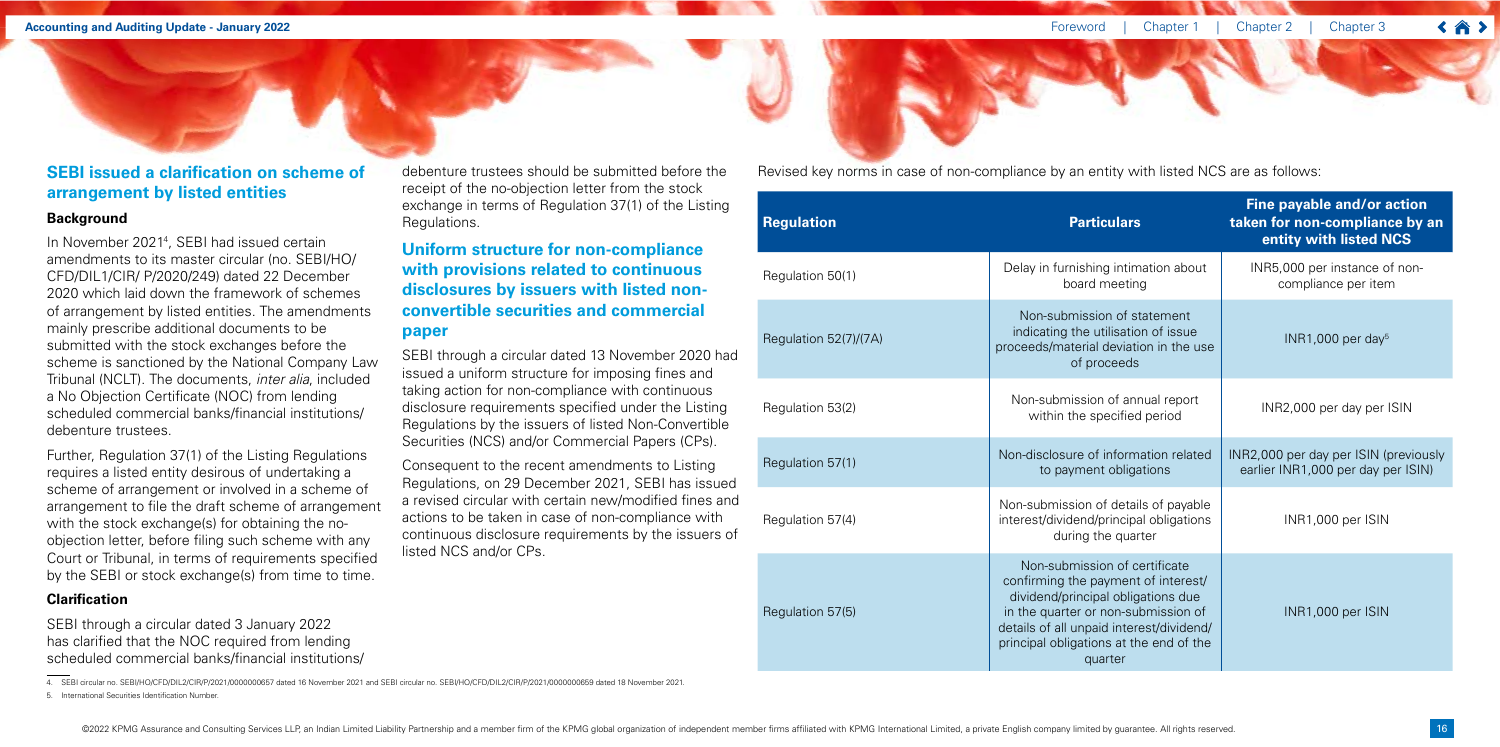**Effective date:** The provisions of the circular would be effective for the due dates of compliances falling on or after 1 February 2022. It should be noted that the circular dated 13 November 2020 would be applicable till the time current circular comes into force.

The fines specified would continue to accrue till the time of rectification of the non-compliance and to the satisfaction of the concerned recognised stock exchange. Such accrual would be irrespective of any other disciplinary/enforcement action(s) initiated by recognised stock exchange(s)/SEBI.

*(Source: SEBI circular no. SEBI/HO/DDHS\_Div2/P/ CIR/2021/699 dated 29 December 2021)*

# **SEBI board meeting**

SEBI in its board meeting dated 28 December 2021 has approved certain amendments to the SEBI (Mutual Funds) Regulations, 1996 (MF Regulations). Those are as follows:

- Mutual Fund schemes are required to follow Indian Accounting Standard (Ind AS) from Financial Year (FY)2023-24 onwards.
- Removal of redundant provisions with respect to accounting related regulatory provisions.
- Trustees are mandated to obtain the consent of

the unitholders when the majority of the trustees decide to wind up a scheme or prematurely redeem the units of a close ended scheme.

(Source: SEBI press release PR No. 38/2021 dated 28 *December 2021)*

# **Guidance notes on Schedule III**

ICAI through an announcement dated 24 January 2022 has issued guidance notes relating to the following divisions of Schedule III to the 2013 Act:

- **• Division I:** Applicable to companies whose financial statements are required to comply with Companies (Accounting Standards (AS)) Rules, 2006
- **• Division II:** Applicable to companies whose financial statements are required to comply with Companies Indian Accounting Standards (Ind AS) Rules, 2015
- **• Division III:** Applicable only to Non-Banking Financial Companies (NBFCs) whose financial statements are required to comply with Companies (Ind AS) Rules, 2015.

![](_page_5_Picture_17.jpeg)

![](_page_5_Picture_19.jpeg)

![](_page_5_Picture_20.jpeg)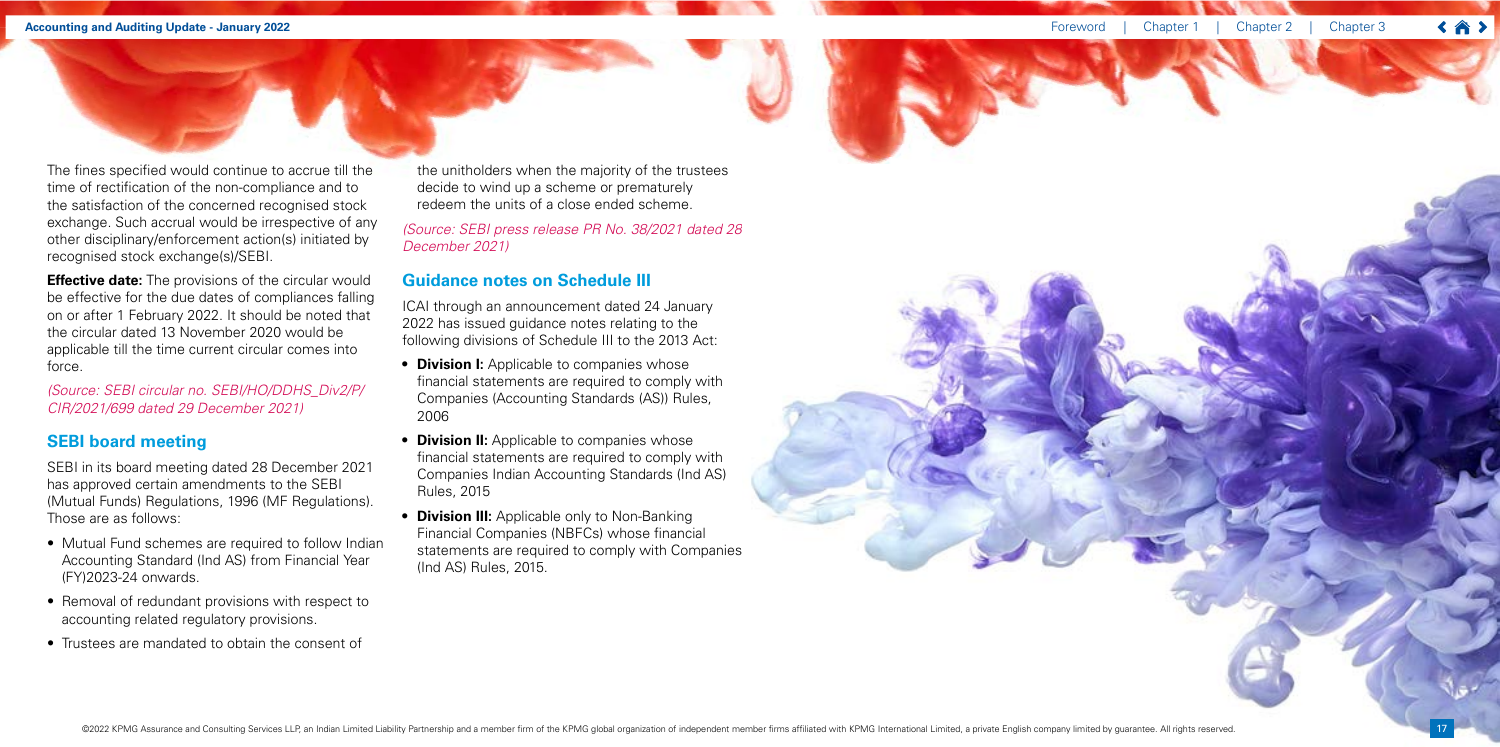### **Accounting and Auditing Update - January 2022** *Chapter 1* **and Auditing Update - January 2022** *Chapter 1*

Some of the key guidance provided is as follows:

**Category Guidance**

**Guidance applicable to Division I, II and III**

### **Balance sheet**

| Disclosure of shareholding of promoter in a specified format           | • Companies should also disclose number and percentage of shares at the beginning of the year as additional columns in order to<br>change during the year.                                                                                                                                                                                                                                                                                                                                                                                                                                                                                                                                                                 |
|------------------------------------------------------------------------|----------------------------------------------------------------------------------------------------------------------------------------------------------------------------------------------------------------------------------------------------------------------------------------------------------------------------------------------------------------------------------------------------------------------------------------------------------------------------------------------------------------------------------------------------------------------------------------------------------------------------------------------------------------------------------------------------------------------------|
| Trade payables and trade receivables ageing schedule                   | • Two additional columns with heading 'Unbilled' and 'Not due' shall be added before the ageing columns to tie-up the amounts pro<br>presented in the financial statements or notes.                                                                                                                                                                                                                                                                                                                                                                                                                                                                                                                                       |
| Property, Plant and Equipment (PPE)                                    | • Separate presentation of the amount of change due to revaluation should be continued, irrespective of whether such a change is<br>broader presentation requirement of AS 10 (revised)/Ind AS 10. Such presentation should be followed consistently.                                                                                                                                                                                                                                                                                                                                                                                                                                                                      |
| Capital work-in-progress (CWIP) ageing schedule/completion<br>schedule | • A company's 'original plan' shall be considered as that plan which is approved by the relevant approving authority and on the basi<br>evaluated. Such an original plan shall include management's estimates and assumptions with respect to future business, econor<br>such assumptions shall be subject to change from time to time resulting in a 'revised plan'.<br>• Management shall apply judgement in determining whether such revisions in the plans are in the nature of a fresh 'original plan'<br>assumptions such that the original plan is revisited and revised.<br>• For the purpose of this disclosure, projects that are not considered as material at an individual level can be aggregated and disclo |
|                                                                        |                                                                                                                                                                                                                                                                                                                                                                                                                                                                                                                                                                                                                                                                                                                            |

![](_page_6_Picture_9.jpeg)

facilitate an understanding of the percentage

presented in the 'total' column with the amounts

is 10 per cent or more, in order to comply with a

 $s$  is of which implementation progress is  $m$  my/industry and regulatory environments and

' or simply an update of estimates and

losed under the relevant category.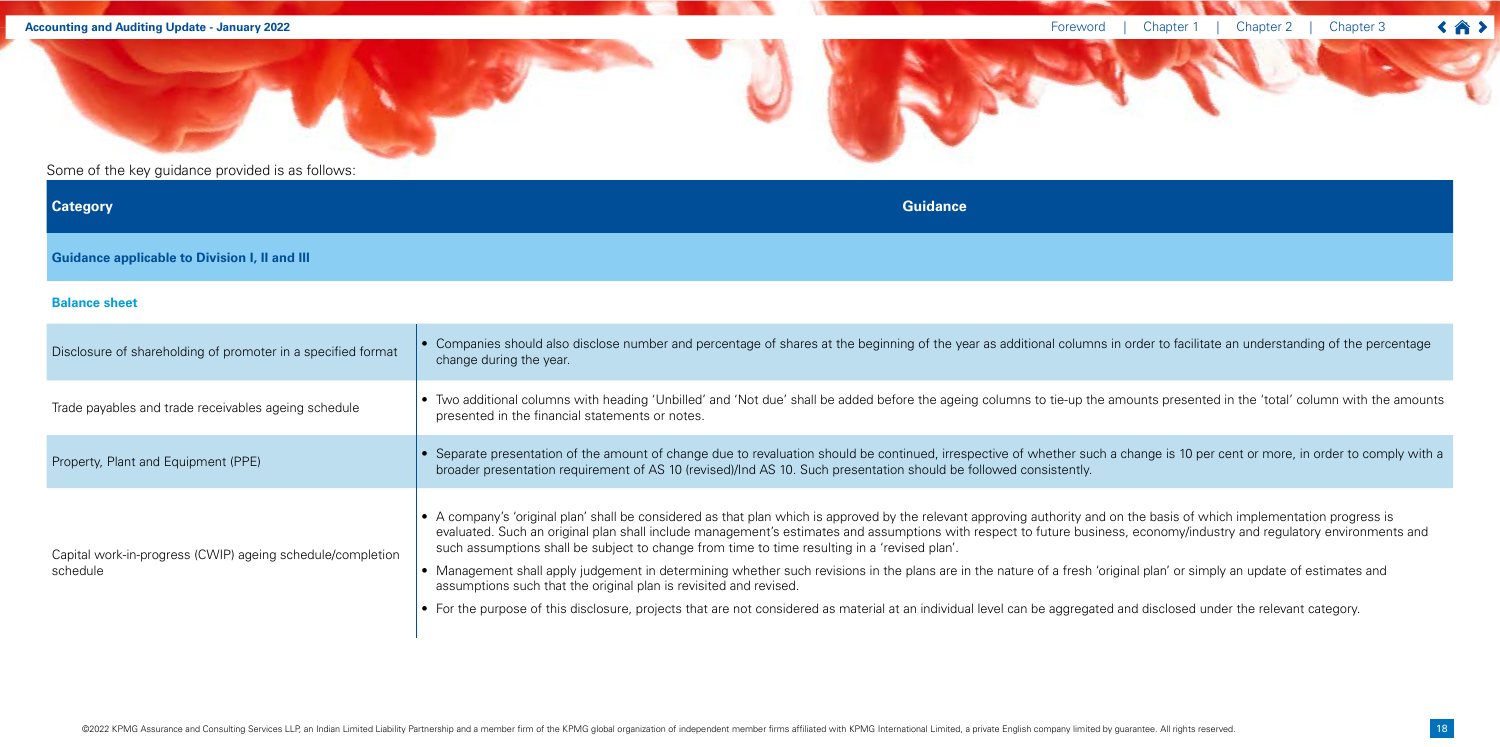### **Accounting and Auditing Update - January 2022** *Chapter 1* **and Auditing Update - January 2022** *Chapter 1*

![](_page_7_Picture_2.jpeg)

### **Category Guidance**

# **Additional regulatory information**

![](_page_7_Picture_9.jpeg)

 $s$ s amount without netting off).

to declare a company as a wilful defaulter at ed or in an earlier period and the default has

 $\alpha$  relevant regulations.

rovided it is arising on account of any banking

the same financial year such that the balance mat specified in the guidance note (refer para

beneficiary but are camouflaged by including a

ed by the company. It might be noted that the

 $\left\langle \left\langle \right\rangle \right\rangle$ 

| Loans or advances in the nature of loans granted to<br>promoters, directors, Key Managerial Personnel (KMPs) and<br>related parties | • An advance is in the nature of a loan would depend upon the facts and circumstances of each case.<br>• A stipulation regarding interest may normally be an indication that the advance is in nature of a loan but this by itself is not concl<br>are not in the nature of loan and which carry interest.<br>• Relationship should be considered on the date of loan and the amount should be outstanding as at the balance sheet date (gros<br>• Disclosure to be provided for previous period as well.                                                                                                                                                                                                                                                                                                     |
|-------------------------------------------------------------------------------------------------------------------------------------|---------------------------------------------------------------------------------------------------------------------------------------------------------------------------------------------------------------------------------------------------------------------------------------------------------------------------------------------------------------------------------------------------------------------------------------------------------------------------------------------------------------------------------------------------------------------------------------------------------------------------------------------------------------------------------------------------------------------------------------------------------------------------------------------------------------|
| Wilful defaulter                                                                                                                    | • The disclosure requirement applies to any company that has been declared as a wilful defaulter by any lender who has powers t<br>any time during the financial year or after the end of reporting period but before the date when financial statements are approve<br>continued for the whole or part of the current year.<br>• Such lenders shall include any bank or financial institution or any other lender in which such powers shall be vested pursuant to<br>• RBI identified certain events that would be considered as a wilful default.<br>• The term 'lender' as per RBI circulars issued in this regard, covers all banks/financial institutions to which any amount is due, pro<br>transaction, including off balance sheet transactions such as derivatives, guarantee and letter of credit. |
| Disclosure of details of transactions with struck-off companies                                                                     | • If any transaction with a struck off company has happened during a financial year and settled/reversed/squared off, etc., during t<br>outstanding is nil as at the end of the reporting period, the company is required to disclose those transactions as well in the forr<br>$8.9.9.3$ ).                                                                                                                                                                                                                                                                                                                                                                                                                                                                                                                  |
| Utilisation of borrowed funds and share premium                                                                                     | • The disclosure requires a company to cover transactions that do not take place directly between the company and the ultimate I<br>pass-through entity in order to hide the ultimate beneficiary.<br>• The pass-through entity acts on the instructions of the company for channeling the funds to the ultimate beneficiary as identified<br>reporting obligation includes inbound as well as outbound funding transactions.                                                                                                                                                                                                                                                                                                                                                                                 |

@2022 KPMG Assurance and Consulting Services LLP, an Indian Limited Liability Partnership and a member firm of the KPMG global organization of independent member firms affiliated with KPMG International Limited, a private

![](_page_7_Picture_8.jpeg)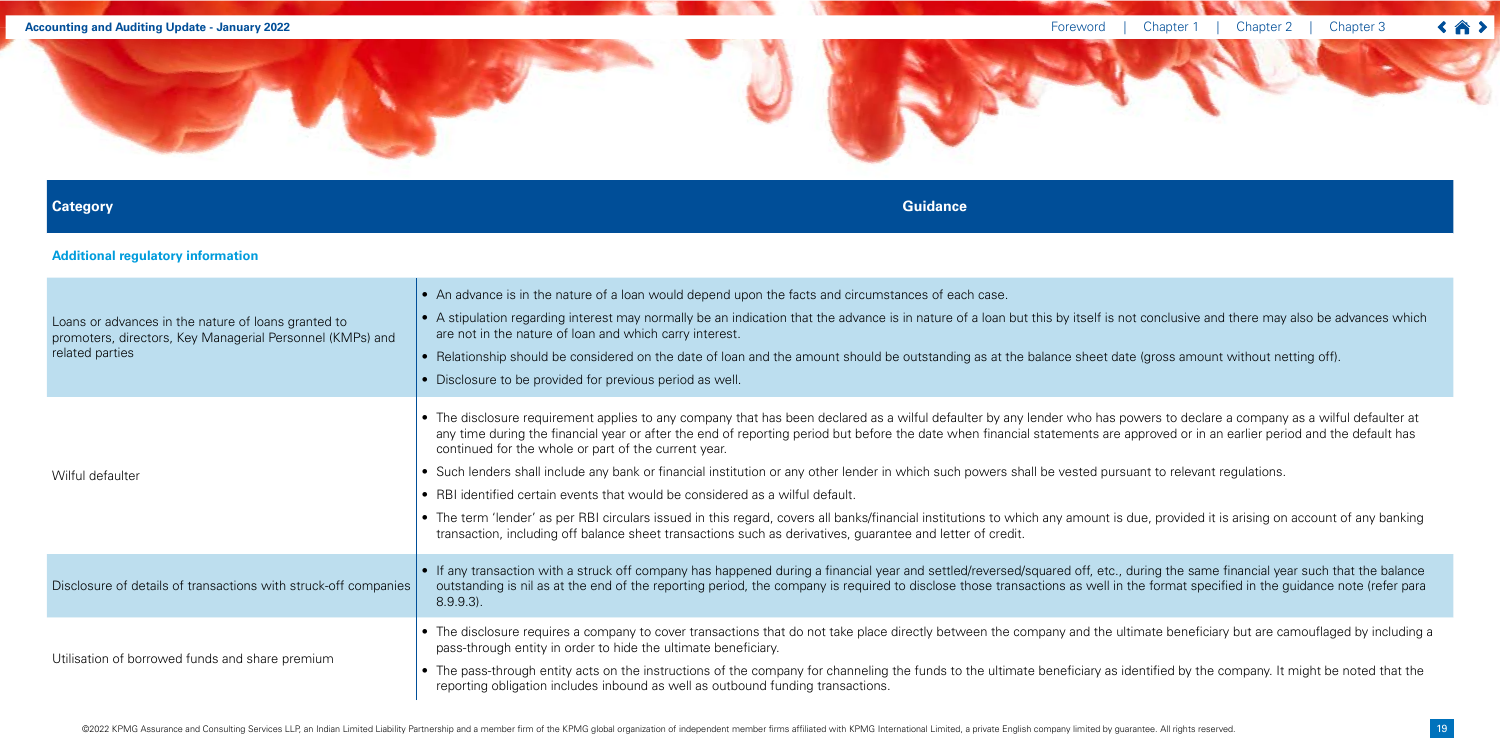![](_page_8_Picture_2.jpeg)

| <b>Category</b>                                                                               | <b>Guidance</b>                                                                                                                                                                                                                                                                                                                                                                                                         |
|-----------------------------------------------------------------------------------------------|-------------------------------------------------------------------------------------------------------------------------------------------------------------------------------------------------------------------------------------------------------------------------------------------------------------------------------------------------------------------------------------------------------------------------|
|                                                                                               | • Advances given or received in the ordinary course of business (e.g., advance to employees, advance to customers or suppliers against<br>not be covered as part of this disclosure requirement.                                                                                                                                                                                                                        |
| Details of benami property held                                                               | • In case if there is any benami proceeding initiated against any associate company, then the company should disclose in case the proce                                                                                                                                                                                                                                                                                 |
| Borrowings not used for the specific purpose                                                  | • It is not necessary to establish a one-to-one relationship with the amount of borrowings and its utilisation.<br>• Amount deposited in common account and subsequent withdrawal from the account for the said purpose does not tantamount to non-                                                                                                                                                                     |
| Title deeds of immovable property not held in the name of the<br>company                      | • Details of immovable property whose title deeds are not held in the name of the company have to be disclosed in the specified format.<br>• Immovable properties presented under 'PPE', 'investment property' or classified as 'PPE retired from active use and held for disposal'<br>disclosure.<br>• Items presented as inventory by companies carrying on real estate business will not fall under this disclosure. |
| Borrowings from banks or financial institutions on the basis of<br>security of current assets | Disclosure requirement shall apply if the company has borrowings 'during any point of time of the year' from banks or financial institution<br>assets.<br>Company shall provide this disclosure considering the sanctioned borrowings (fresh or renewed) even if the same is unutilised during the<br>reporting period.<br>• It should cover both fund and non-fund-based credit facilities availed by the company.     |

against provision of goods or services, etc.) shall

proceeding is material to the group.

t to non-utilisation.

sposal' would be covered in the scope of this

institutions on the basis of security of current

during the period or as at the end of the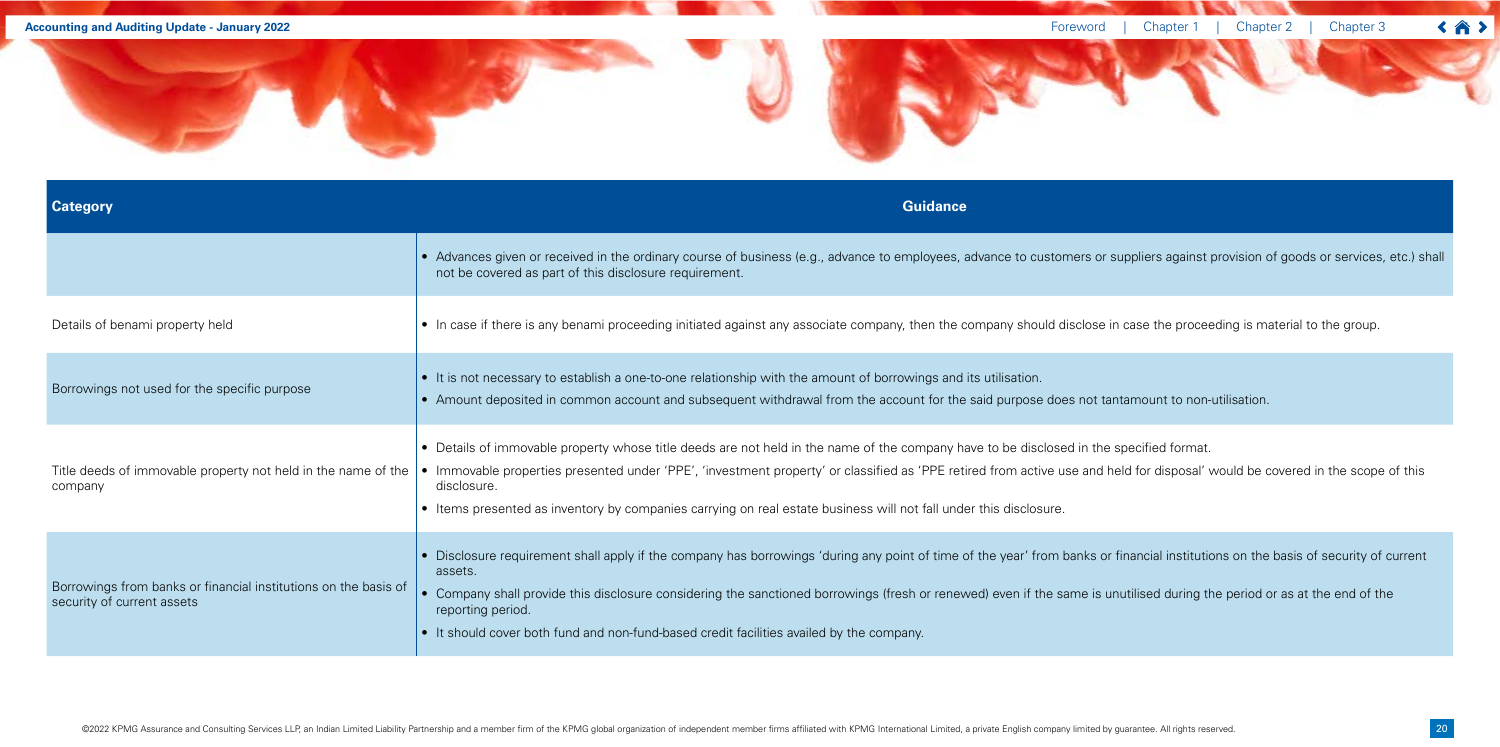### **Category Guidance**

# **Statement of profit and loss**

| Undisclosed income                             | • It covers transactions that were unrecorded in the books of account and which were surrendered or disclosed as income in the<br>1961 in the form of returns filed by the company.<br>• In case the company has not recorded/disclosed income in the books of account/financial statements, as applicable, reasons for                                                                                                                              |
|------------------------------------------------|------------------------------------------------------------------------------------------------------------------------------------------------------------------------------------------------------------------------------------------------------------------------------------------------------------------------------------------------------------------------------------------------------------------------------------------------------|
| Details of crypto currency or virtual currency | • The guidance note has defined the term 'virtual currency' and 'crypto currency'.<br>'Virtual currency' is a digital representation of value, other than a representation of the INR or a foreign currency that functions a<br>medium of exchange.<br>• 'Crypto currency' is a form of digital/virtual currency generated through a series of written computer codes that rely on cryptogri<br>independent of any central issuing authority per se. |

![](_page_9_Picture_2.jpeg)

| <b>Category</b>                                              | <b>Guidance</b>                                                                                                                                          |
|--------------------------------------------------------------|----------------------------------------------------------------------------------------------------------------------------------------------------------|
| <b>Guidance applicable to Division II and III</b>            |                                                                                                                                                          |
| General instructions for preparation of financial statements | • A company may not present a third balance sheet as at the beginning of the preceding period when preparing financial statement<br>Ind AS Schedule III. |

tax assessments under the Income Tax Act,

r same shall be disclosed.

as a unit of account, a store of value, and a

raphy which is encryption and is thus

ts in line with the amended requirements of